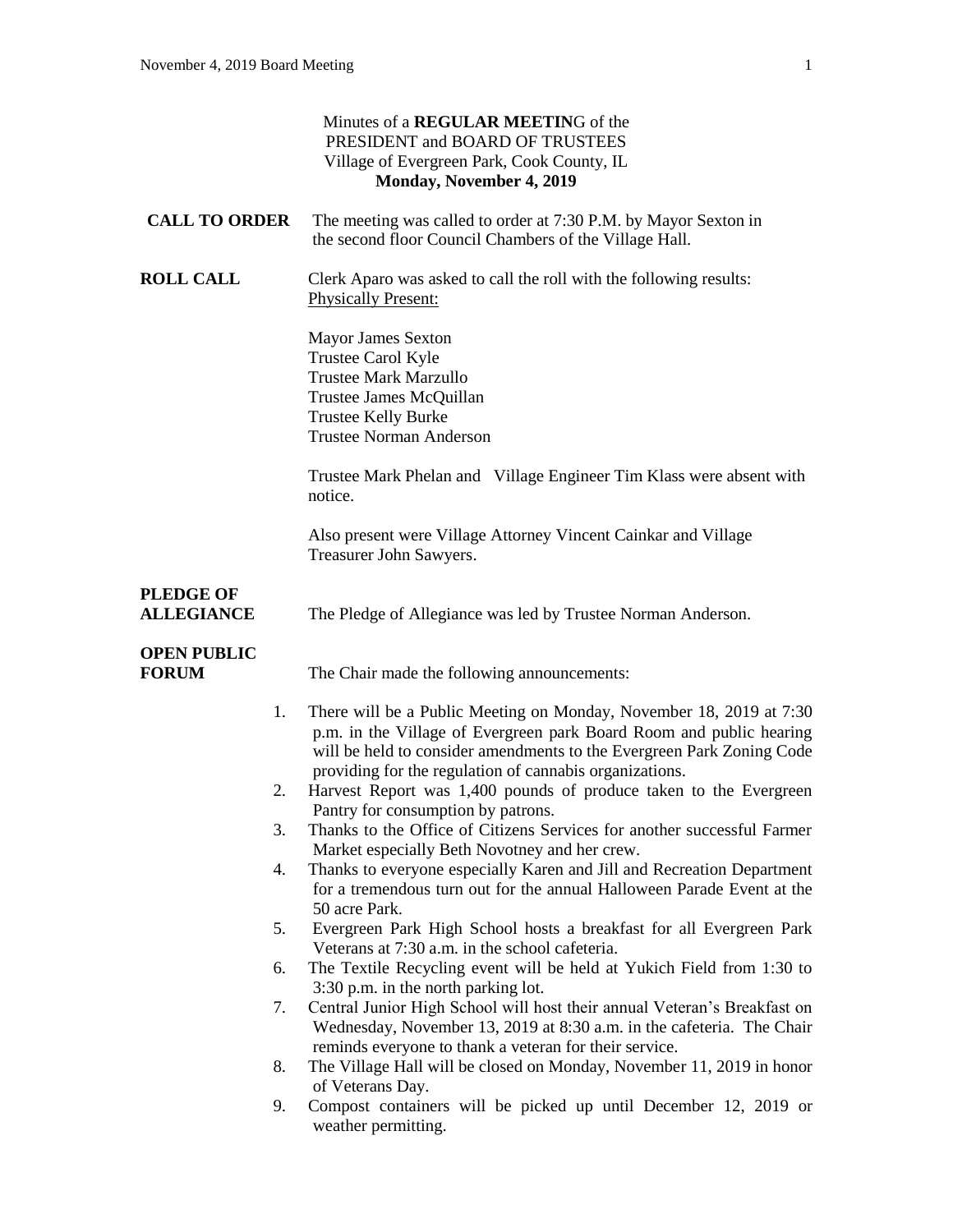# **OPEN PUBLIC**

**AUDIENCE** Mrs. Virginia Wrobel, EP Senior Council, invited all Evergreen Park Veterans to attend at no charge the Senior Council luncheon on Thursday, November 21, 2019. Mayor Jim Sexton will be the guest speaker. Trustee Kyle suggested everyone call OCS for tickets.

> Ms. Gonzalez of the 8700 Block of Francisco stated she has been waiting for Waste Management to deliver a replacement refuse container for over (3) three weeks. Gavin Yeaman, Street Director will deliver one tomorrow morning.

> Mrs. Kosiek, 9100 Block of Sacramento complained about the vacant house at 2955 W.  $91<sup>st</sup>$  with debris and empty boxes in the backyard. The Chair responded we have to give them due process and this issue will be resolved.

> Neighbors from the 9500 Block of Central Park to register various complaints about the Envision home and the lack of supervision for the residents located at 9545 S Central Park.

> Mr. Tim Grzenia, 9500 Block of Central Park commended the Evergreen Park Police Department and Fire Department for their professionalism during the recent loss of his active duty Marine son.

> He stated many of his neighbors are here tonight to register complaints about the Envision Home. Saturday one of the residents left the house and was running up and down the block in a bra and panties. Another resident was totally naked outside the home a few weeks ago. His 11 year old neighbor's son has witnessed these behaviors. He stated there is a lack of supervision and residents from the group home are screaming all hours of the day and night.

> The Chair noted the Village and Trustee /State Rep. Burke have been dealing with the Illinois Department of Public Health regarding this situation. He encouraged everyone to call the Police when incidents happen to ensure proper documentation to reinforce this case.

> Mr. Eric Rosner, 9500 Block of Central Park states residents have been on his front porch trying to get into his house. He added someone from the group house drove over his front lawn.

> Erin Doherty, 9500 Block of Central Park questioned the staff's competency and their inability to take care of the occupants. The woman who escapes has been taken away and repeatedly returned to the home. She added there are still issues with lack of street parking.

> Sherry Garver, 9500 Block of Central Park stated she cannot open her windows without seeing naked residents running around the group home. There is garbage in the gangway and the workers go 3-4 at a time to smoke in the garage and leave the residents unattended. She cannot get her garbage picked up due to the staff parking on the street.

> Amy Owen, 9500 Block of Central Park stated she will not allow her eight year old to play alone in their yard due to this overwhelming situation.

> The Village attorney, Vince Cainkar answered questions from the audience. He stated unlike child care regulations group homes have no ratio of patients to staff. He stated the Village has been working on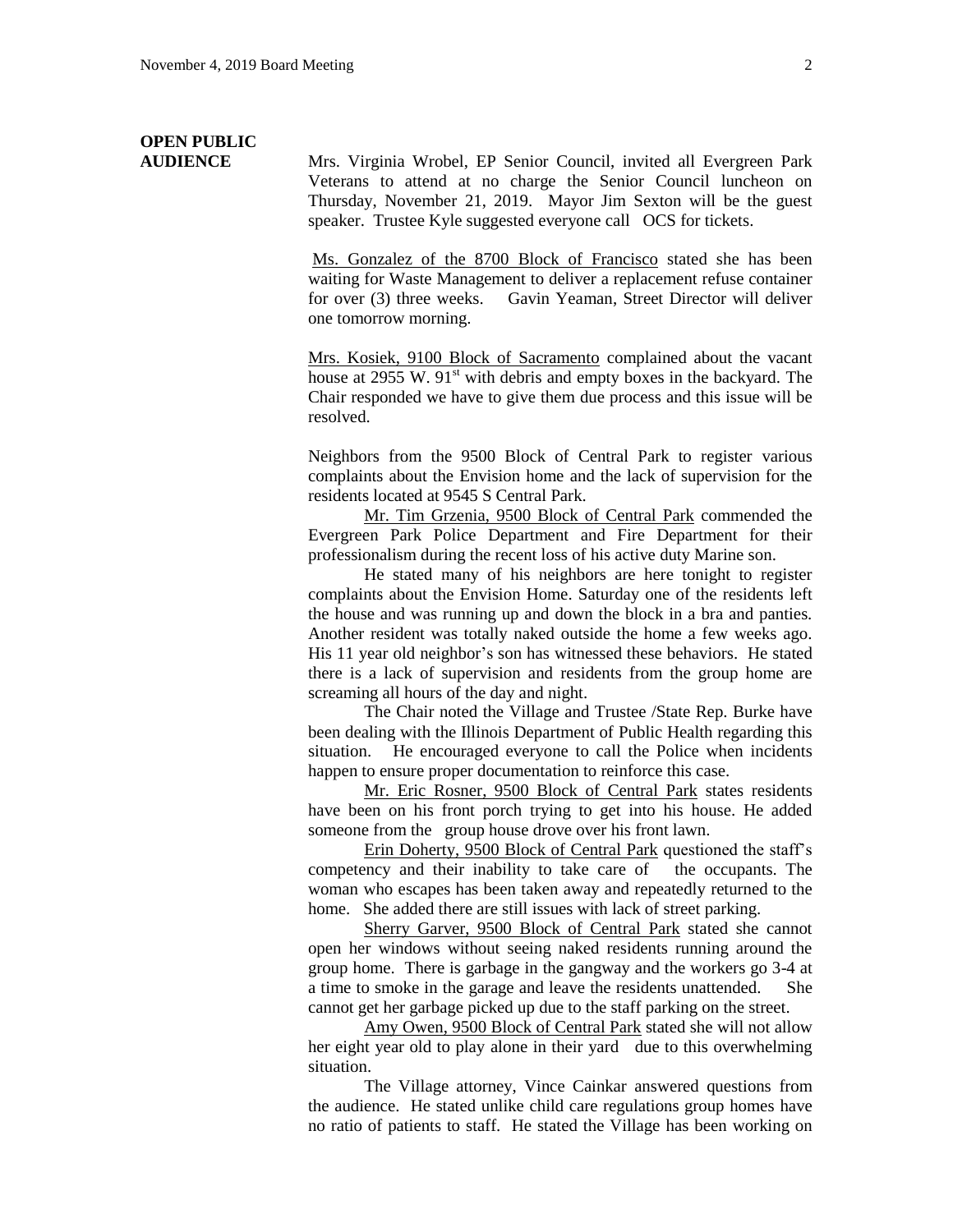this for at least 6 months and the Dept. of Health moves slowly. He will provide contact information for the Department of Health on the Village website. The Chair stated he is sympathetic to their situation. He reminded everyone of the former Emerald Park Nursing Home which was a 250 bed facility and that situation took years to resolve. He encouraged everyone to call the Police and document all incidents.

Ms. Kudrys, 2700 Block of  $96<sup>th</sup>$  Street, stated the parking situation has improved but she can only park in front of her house 85% of the time. She received a parking ticket. The Chair directed her to bring the ticket to his office and he will he will issue her a parking pass to be used when necessary.

Ms. Helen Cuprisin, 9400 Block of Homan state her street cannot be cleaned due to the cars parked in front of her house. She requested signs be put up prior to sweeping streets. The Chair responded it is labor intensive and he asked everyone to be neighborly and move their vehicles. A reminder will be posted on the website to move your vehicles.

### **REGULAR**

**AGENDA** Motion by Trustee Kyle second by Trustee Anderson to waive the reading of the minutes of the October 21, 2019 Regular Meeting of the President and Board of Trustees and approved as presented was passed by unanimous voice vote and so ordered by the Chair.

### **RESOLUTION NO. 24 & 25-2019 & RESOLUTION**

**NO. 1 -2020** Motion by Trustee McQuillan second by Trustee Marzullo, to approve **RESOLUTION NO. 24-2019 & RESOLUTION NO. 25-2019** to close this fiscal year. **Resolution NO. 24-2019** with expenditures of the General Corporate Fund of \$ 5122,908.81 and the Water Management Fund in the amount of  $$259,670.37$  and the 95<sup>th</sup> Street TIF Fund of  $$$  \$ 6,139.80 and the Capital Improvement Fund, \$ 23,267.23 and the Self Insurance Fund, \$ 16,350.50 and the Street Bond Fund of \$ 72,500.00 for a total of \$ 890,836.71. **RESOLUTION NO. 25-2019** with expenditures of General Corporate Fund of \$ 776,367.98 and the Water Management Fund, \$44,738.35 and the 95<sup>th</sup> Street TIF Fund, \$19,416.70 and the Capital Improvement Fund, \$ 52, 081.52 and the Street Bond Fund, \$ 24,870.00 for a total of \$ 917,474.55. Also, included in the motion was approval of **RESOLUTION NO. 1-2020** with expenditures of the General Corporate Fund in the amount of \$ 215,850.69 and the Water Management Fund, \$22,843.82 for a total of \$238,694.51. Upon roll call voting YES Trustees Kyle, Marzullo, McQuillan, Burke and Anderson; voting NO: NONE. The motion was passed and so ordered by the Chair.

**BUSINESS** 

**CERTIFICATES** Motion by Trustee Kyle second by Trustee Marzullo to approve the application for Business Regulation Certificate for **CULVER'S (NEW OWNER)** to operate a quick service restaurant located at 9151 S. Kedzie Avenue. Upon roll call, voting YES: Trustees Marzullo, McQuillan, Burke, Anderson and Kyle; voting NO: NONE. The motion was passed and so ordered by the Chair.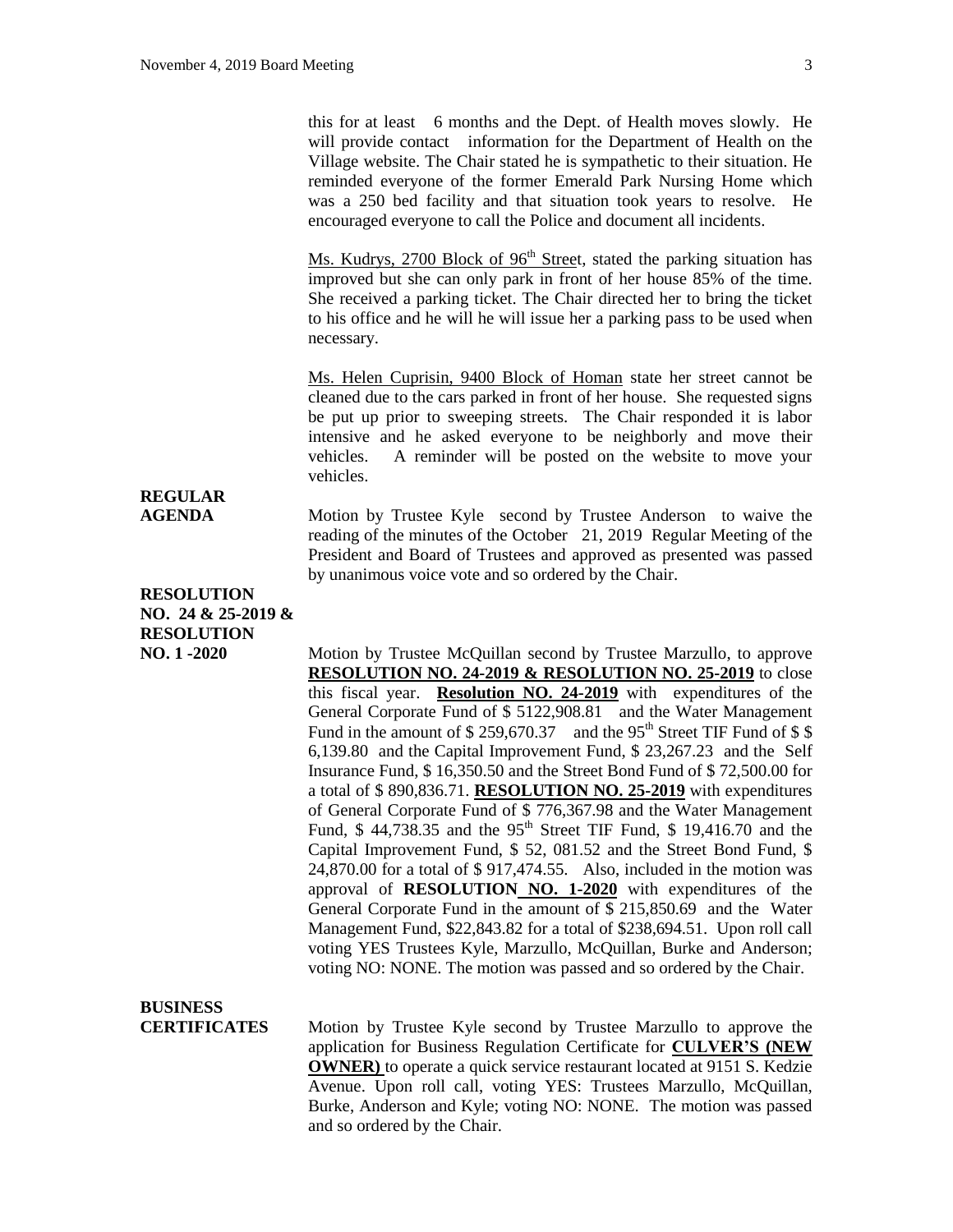## **EUROPEAN**

**WAX CENTER** Motion by Trustee McQuillan second by Trustee Anderson to approve the application for Business Regulation Certificate for **EVERGREEN WAX, INC. DBA/ EUROPEAN WAX CENTER** to operate a waxing Salon located at 9526 S. Western Avenue. Upon roll call, voting YES: Trustees McQuillan, Burke, Anderson, Kyle and Marzullo; voting NO: NONE. The motion was passed and so ordered by the Chair.

#### **UNTABLE CVS REQUEST**

#### **Class C Liquor**

**License** Motion by Trustee Marzullo second by Trustee Kyle to untable the request from CVS for a Class C Liquor License and to approve ORDINANCE NO. 26-2019. Upon roll call, voting YES: Trustees Burke, Anderson, Kyle, Marzullo and McQuillan; voting NO: NONE. The motion was passed and so ordered by the Chair.

#### **ORDINANCE**

**NO. 26-2019** Motion by Trustee Marzullo second by Trustee McQuillan to approve **ORDINANCE NO. 26-2019 "AN ORDINANCE AMENDING SECTION 3-58, FEES AND LIMITATIONS, OF CHAPTER 3, ALCHOLIC LIQUOR, OF THE EVERGREEN PARK MUNCIPAL CODE BY INCREASING THE NUMBER OF CLASS C LICENSES BY ONE. T**he Chair spoke to the owners and they assured him of better property maintenance, including landscaping and snow removal on the sidewalks. Upon roll call, voting YES: Trustees Anderson, Kyle, Marzullo, McQuillan and Burke; voting NO: NONE. The motion was passed and so ordered by the Chair. **RESOLUTION** 

**NO. 11-2019** Motion by Trustee Kyle second by Trustee McQuillan to approve **RESOLUTION NO. 11-2019 "A RESOLUTION AUTHORIZING THE EXECUTION OF AN INTERGOVERNMENTAL AGREEMENT BETWEEN THE ILLINOIS DEPARTMENT OF HEALTH CARE AND FAMILY SERVICES AND THE VILLAGE OF EVERGREEN PARK RELATED TO ENHANCED RATES FOR COVERED AMBULANCE SERVICES".** Upon roll call, voting YES: Trustees McQuillan, Burke, Anderson, Kyle and Marzullo; voting NO: NONE. The motion was passed and so ordered by the Chair.

#### **NATIONAL LEAGUE OF CITIES**

Motion by Trustee Marzullo second by Trustee Kyle to approve the request for the annual membership dues to the National League of Cities in the amount of \$1,563.00. Upon roll call, voting YES: Trustees Marzullo, McQuillan, Burke, Anderson and Kyle; voting NO: NONE. The motion was passed and so ordered by the Chair.

## **ENGINEER'S**

**REPORT** Engineer Tim Klass was absent tonight.

#### **ATTORNEY'S**